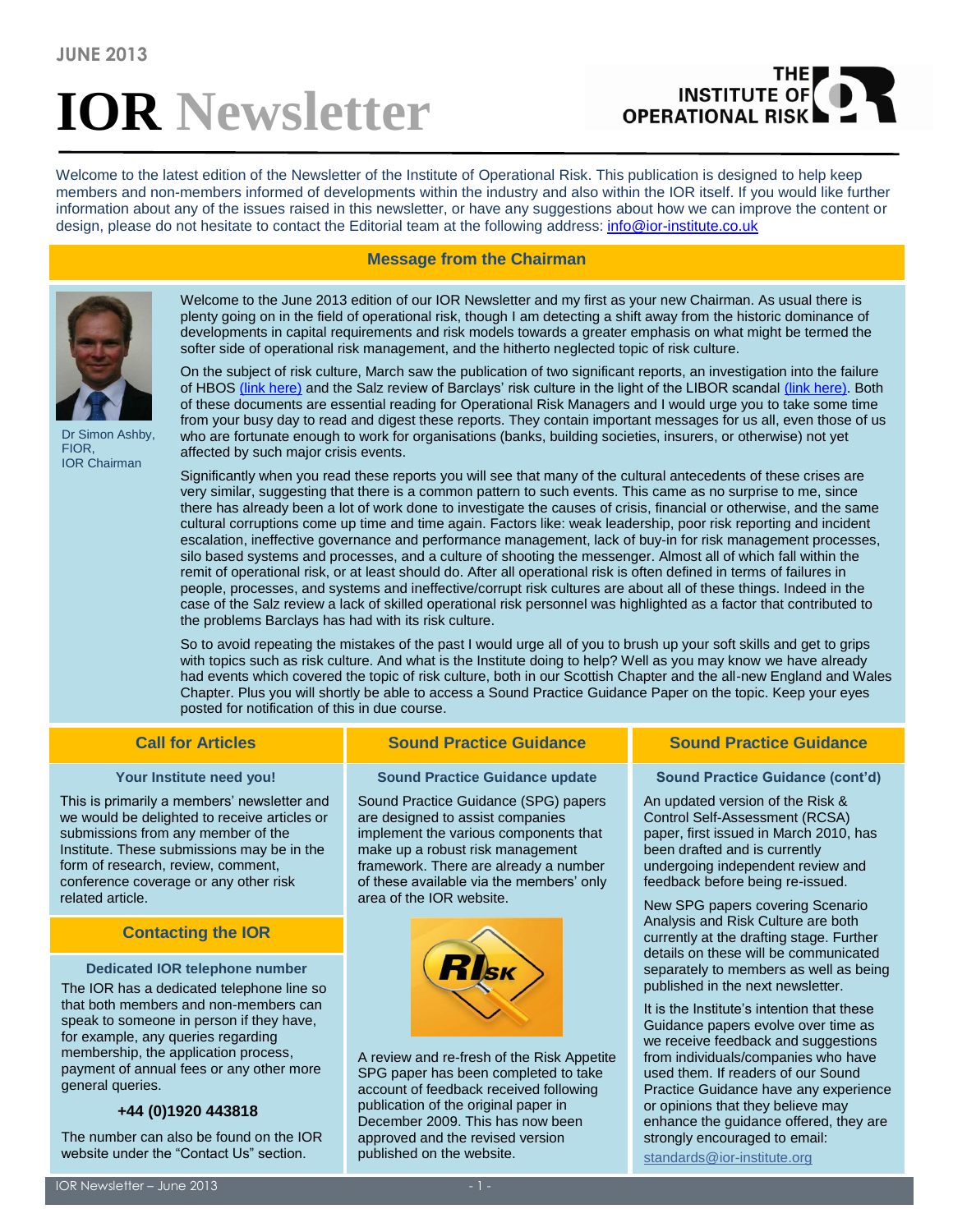### **Scottish Chapter update**

Since the publication of the last IOR newsletter in October 2012, the Scottish Chapter has continued to organise and host its ongoing calendar of events.

Our final event of 2012 ended with a return visit to Glasgow Caledonian University (GCU) to stage our  $2^{nd}$  annual conference during late October. The event was chaired by Caroline Tinsley, IOR Leader in Scotland. Conference speakers included Andrew Sheen, George Clark, Vicky Kubitscheck and Hansreudi Schuetter. The agenda covered a broad spectrum of Operational Risk topics, as requested by our members. 90 delegates attended.

Already GCU has asked us if we would like to host our 2013 conference at their venue in Glasgow once again and our conference date is now set for **Friday 1 November 2013.** This year we hope to have a 'live' link with the students at GCU's London Campus to enable them to also participate in the event.

2013 is set to be another busy networking year for the Scottish Chapter. To kick-start the year, Lloyds Banking Group kindly hosted a seminar focusing on the '3 Lines of Defence' model which was held in Edinburgh during late February.

### **"2013 is set to be another busy networking year for the Scottish Chapter."**

A breakfast seminar event took place on 26 April 2013 at which KPMG ran an interactive session on 'conduct risk', illustrating how a quantitative approach to conduct risk management can be utilised to identify emerging conduct risk issues. In addition, they also presented an overview of the new FCA regulatory structure. The event was held at the Standard Life offices in Edinburgh. Two further events (still to be finalised) will be scheduled for June and September. In June we look forward to discussing the merits of "Lean vs. Risk" with views from both Deloitte and IOR Scotland's current sponsor, the CEO of Manigent and Stratex Systems. The penultimate event of the year will take place in September at which we intend to provide an update on the latest Sound Practice Guidance papers prior to their launch. We very much hope the Association of British Insurers (ABI) will be able to join us at this event.

Please contact Caroline Tinsley at [ctinsley@ior-institute.org](mailto:ctinsley@ior-institute.org) in first instance if you would like to attend any of these events.

### **German Chapter update**

There is growing interest amongst Operational Risk and Reputational Risk professionals in Germany, Austria and Switzerland in becoming members of IOR. The community is appreciating the events, which have almost become common.

The third full day Reputational Risk Forum took place on 21 February preceded by a networking evening. Both were hosted by KfW in Frankfurt am Main. AXA Group in Cologne hosted the fourth OpRisk Quant Workshop in early March. This year´s OpRisk Forum on 16 May was jointly arranged by Bank-Verlag Medien and the German Chapter, and focused on "Risk Mitigation" (see website), with a representative list of highly esteemed speakers and around 70 attendees. Further events this year are the RepRisk Forum on 26 September and the OpRisk Quant Workshop on 30 September.

Ideas for additional workshops and other activities are welcome and should be addressed to Walter Dutschke, Head of the German Chapter[, wdutschke@ior](mailto:wdutschke@ior-institute.org)[institute.org](mailto:wdutschke@ior-institute.org) or +49 172 814 3603.

### **English and Welsh Chapter**

Following decisions to launch chapters for Asia, Germany, Nigeria and Scotland, Council has now approved the creation of a new chapter for England and Wales. The chapter is led by a team comprising Andrew Sheen, Helen Pykhova and Ariane Chapelle and is committed to providing: opportunities for networking and social interaction; a forum to discuss issues affecting the discipline on a global basis as well as regional and local issues; local events; and opportunities for skills and career development.

The chapter's first full day event took place on 15 March and was entitled 'Key Themes for Operational Risk Professionals in 2013'. The event was sponsored by Toronto Dominion Securities and provided an exciting mix of speakers covering a variety of angles, from regulatory expectations to enhancing own brand. The event was free for members and offered an enticing 100% rebate against membership fees for non-members joining the IOR within a month of attending the event.

The Chapter welcomes suggestions from members for possible future events and activities both in London and elsewhere in England and Wales, as well as expressions of interest from those wishing to participate in the growth and development of the chapter. If you would like to contact the new chapter please email Andrew Sheen at [asheen@ior](mailto:asheen@ior-institute.org)[institute.org](mailto:asheen@ior-institute.org)

### **Membership and Fees**

On 1 March 2013, the IOR switched from a chapter-based discount scheme for its membership fees to the World Bank based discount scheme. What this means, in practice, is that the Institute now operates an affordability fee discount policy which is based on independent country classification data from [The World Bank](http://data.worldbank.org/about/country-classifications) and provides a discount based on where the member is located and the Gross National Income per capita of that country. Based on its GNI per capita, every economy is classified as low income, middle income (sub-divided into lower middle and upper middle) or high income and these are reset every 12 months.

The change was preceded by a mailing in February to all our members warning them of the change and we hope members will agree that this is a fairer method of applying membership fees.



In November last year, the final touches were put to the new Membership system and process. The objectives of the project were to increase automation and to reduce processing time for the various parts of the member onboarding and membership renewal processes. At the same time the website was re-launched after experiencing issues last year and this continues to be an area of focus for the Institute. New functionality is planned for members – watch this space for announcements!

We are delighted that the number of 'active' members is on the increase and this is set to continue with the planned expansion of the Chapter network into new territories.

### **Did You Know?**

Previous editions of the IOR Newsletter are available to view via the IOR website (scroll down to the bottom of the home page).

If you have not already done so, you can also subscribe to the Newsletter so that you can get it emailed straight to your inbox. So subscribe for free now to avoid missing an issue!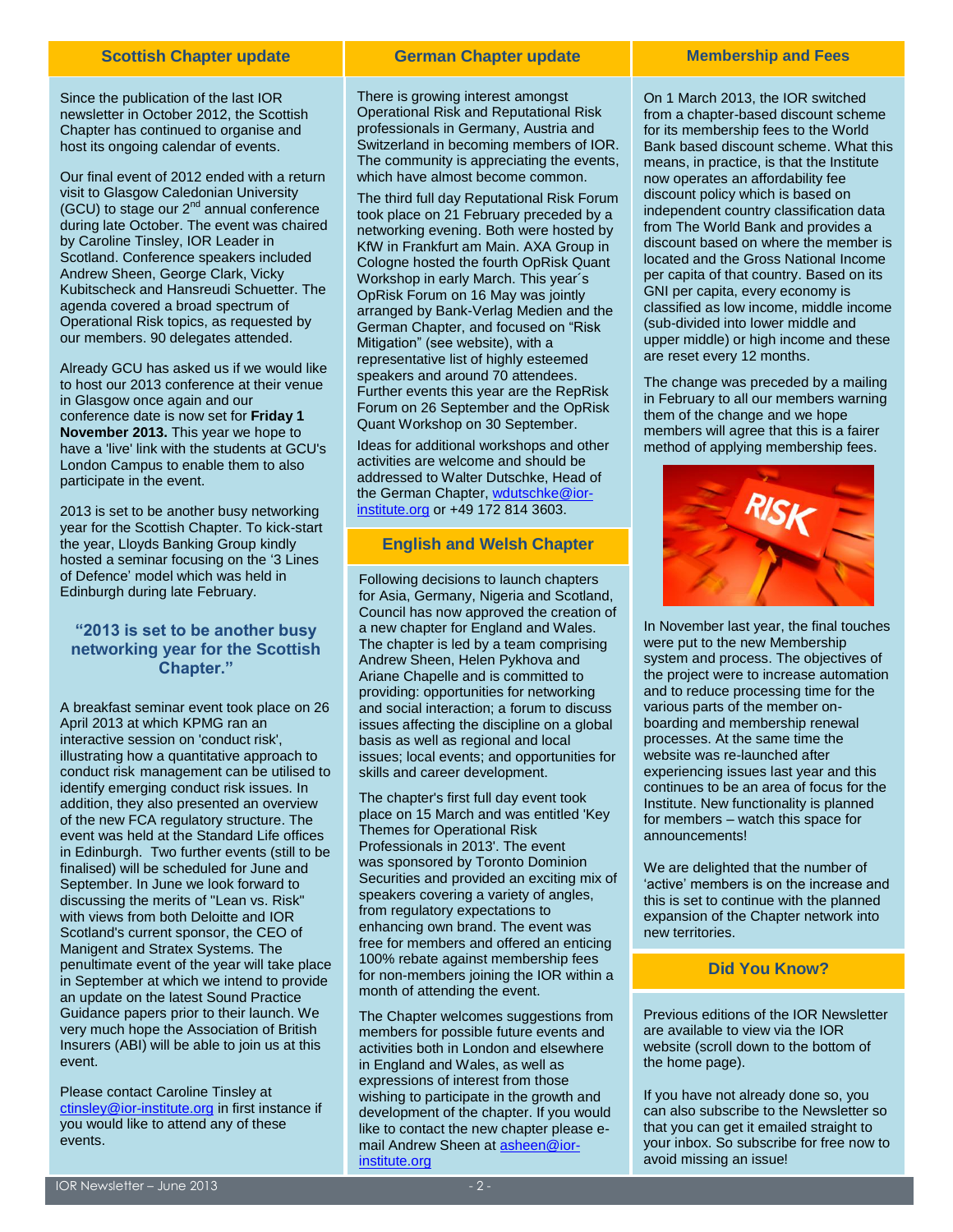**Managing the regulatory storm the role for operational risk managers**

At OpRisk Europe in 2012, an official from the then UK regulator, the Financial Services Authority, said that in his opinion the biggest operational risk facing the UK financial services industry was the high volume of regulatory change. I totally agree. As anyone who works in financial services knows, the sheer volume, complexity and reach of new regulations, especially post crisis, has been staggering. As the Bank of England's Andrew Haldane noted recently in a speech "Turning the red tape tide" (International Financial Law Review Dinner, 10 April 2013):

"In the UK, the Banking Act (1979) covered 52 sections and 75 pages. By the mid-1980s, the Financial Services Act (1986) and an updated Banking Act (1987) had expanded primary legislation to 110 sections (106 pages) and 212 sections (299 pages) respectively. The Financial Services and Markets Act (2000) took this to 433 sections (321 pages) and the new Financial Services Act (2012) takes this to 695 sections (534 pages) - a tenfold increase in primary legislation in a generation."

Haldane continues that in the US, growth in regulations is no less dramatic, noting that the US Dodd Frank which is the US regulatory response to the crisis "might run to 30,000 pages of rulemaking."

Regardless of the merits or otherwise of the tsunami of new regulations since 2008, regulatory change poses at least two very real operational risk challenges for firms.

First, firms must establish systems, controls, governance and tools for identifying new regulations, for assessing their impact and at a minimum taking steps to ensure compliance. Many organizations have gone beyond the 'passive' model of 'merely' reacting to regulatory change, to a more proactive and strategic model of regulatory change management. Through a more strategic approach, firms seek to influence regulatory change through engagement with policy makers to either combat threats or seek opportunities. Some leading institutions seek to initiate change through investment in thought leadership and sponsorship of academic papers. In the face of the increasing importance of regulation and recognition of the potential harmful impacts that regulation can have on business models, strategy and performance, many banks have now established regulatory affairs or government affairs functions to manage this monitoring and lobbying activity – it is one of the few growth industries in finance at present, along with compliance.

Second, once firms have identified changes (and regardless of whether they have been successful in their lobbying) they must create change programmes to implement the new regulations. This is easier said than done, for a number of reasons:

1) The sheer volume of change makes managing it a significant operational challenge. Most banks will now have multiple change programmes underway, consuming enormous resources, systems budgets, and senior management attention – another risk I shall come to later;

2) Regulatory agencies have multiplied voraciously since the crisis. No longer is it simply a matter of responding to the UK FSA; we now have 2 regulators in the UK since 1 April - the Prudential Regulation Authority, which is part of the Bank of England, and the Financial Conduct Authority. We have the European dimension, with Directives which must be transposed by national regulators, but increasingly we have EU regulations and the European Banking Authority creating detailed technical standards that are directly applicable on firms operating in the UK market. Through EU Banking Union the picture in the EU will become even more complex, with the ECB as single supervisor for Bank Union members. In addition, we have the G20, Financial Stability Board, and Basel Committee on Banking Supervision, all issuing guidance and standards. We have also witnessed, over recent years, a huge expansion in extraterritoriality, whereby regulations created in the USA ostensibly for the local market, for example, can have a direct impact on firms based thousands of miles away in London (see FATCA and Dodd Frank as two prime examples, and the EU's Financial Transaction Tax as another);

3) Not only are there more regulators and more regulations, the approach to creating new regulations has become more complex. Long gone are the days when the UK FSA would issue a Consultation Paper and later issue a Policy Statement with a reasonable lead time to allow firms to implement. Lead times have become shorter, consultation is often now a charade, and sometimes regulations are not even finalized before they are due to be implemented (as with recovery and resolution planning in the UK)! In a very topical example, the US regulator the CFTC announced on the day that overseas firms were supposed to have implemented a provision in Dodd Frank that they didn't have to! Regulatory agencies themselves are increasingly

### **Regulatory Affairs Regulatory Affairs (cont'd) Regulatory Affairs (cont'd)**

incapable of dealing with the volume of change their political masters have committed them to – leading to uncertainty, short lead times, poor consultation and unworkable regulations.

4) The increased focus of financial services regulators on areas such as remuneration and tax, areas that were previously not areas of focus for financial services regulators, means that firms have to overcome challenging organizational barriers to managing regulatory change, with functions such as HR having to work closely with risk and compliance functions to comply with new rules.

Finally, the costs of non-compliance (i.e. failure to manage regulatory change) are only growing as regulators adopt US style approaches to enforcement and so called credible deterrence, levying large fines on firms and increasingly targeting individuals (especially senior management) through their powers under the approved persons regime.

I alluded earlier to the amount of senior management attention being devoted to regulatory change. There is a very real danger that so much of firms' resources and senior management time and attention is being focused on managing the current wave of regulatory change, that management are neglecting consideration of what will be the next 'big risk', through consideration of scenarios for example. Operational risk managers have a key role to play in ensuring that this is not crowded out and that the 'unknown risks' are captured.

What does all this mean for the operational risk managers? I believe it has a number of implications. First, operational risk managers must be fully engaged with regulatory change, and this means working closely with regulatory affairs, compliance and other functions. Operational risk managers are experts at looking at the 'bigger picture' and must be sufficiently assertive to bring their expertise to the table. Second, operational risk managers must ensure that change management or 'project risk' is high on their risk radars, and that appropriate overnight mechanisms (project governance, KRIs on project burden and so forth) are developed to monitor this risk. What is clear is that there is no sign of respite from the regulators, so regulatory change looks set to continue to be the biggest operational risk facing our industry!

*Dr Jimi Hinchliffe, MCSI, PIOR IOR Council member*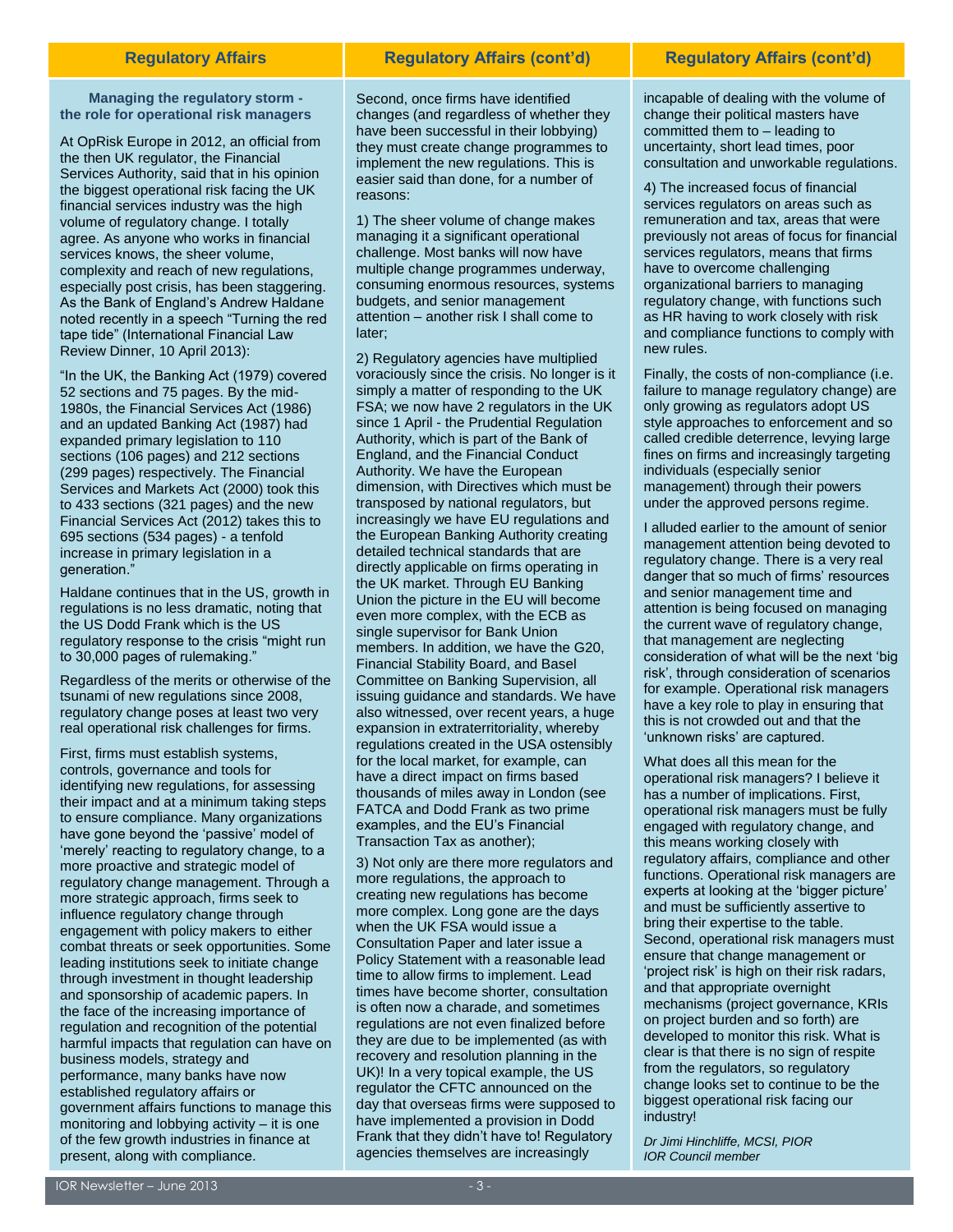Over the last 6 months, a series of wellattended evening seminars, morning and full day events have taken place in London.

At the end of 2012, BNY Mellon hosted a fascinating talk on managing people rather than processes, featuring psychologist and leadership branding expert David Royston-Lee.

In February this year, Wells Fargo welcomed IOR members to their offices in Fenchurch Street for a breakfast seminar on Business Process Outsourcing.

An exciting full day event entitled "Key Themes for Operational Risk Professionals" was hosted by TD Securities in March. The event featured seven speakers covering a variety of themes, and resulted in conference participants collectively agreeing a list of the Top Operational Risk Challenges for 2013 of which regulatory change and IT and data integrity featured strongly. The full list is now available in the member's area of the IOR website.



An evening seminar was also held recently at Pinners Hall in Old Broad Street on the subject of Scenario Analysis in the measurement of Operational Risk Capital which was presented by Dr. Kabir Dutta and attended by around 20 guests. Drinks followed the seminar, which were kindly sponsored by Wolters Kluwer.

A networking evening was also held recently which was generously sponsored by Oracle.

We are very keen to hear your views on what topics are of interest for future events. We would also love to hear from potential hosts as well as inspirational speakers!

For further information, please contact Helen Pykhova at the following email address[: epykhova@ior-institute.org](mailto:epykhova@ior-institute.org)

*Helen Pykhova, PIOR England & Wales Chapter*

### **STOP PRESS! – Save the Date**

Operational Risk in the Insurance Business, Full day event on Thursday 11 July from 09:00 to 16:30, hosted by Willis.

### **London Events IOR Technology LinkedIn**

Last year we launched a newly designed IOR website, providing a more modern and simple design for the public, member applicants and existing members.

Visit the regional chapters' page to find out what is going on in the different regions, or log in to the members area and view all the highly regarded sound practice papers and presentations from past events. If you have any ideas of additional facilities you would like to see, please send your thoughts via the 'contact us' page.

*Michael Faber IOR Council*

**Code of Conduct**

### **Coming soon - the IOR Code of Conduct**

I am sure members are already acting with integrity in their Operational Risk roles but, in any event, the Institute believes that it should now have a formal code of conduct. Such a code is standard practice for similar bodies and should be a useful point of reference should any member feel conflicted in their duties, which can certainly happen to most people in the course of a career.

The code firstly requires us to be both honest and fair with each other, and of course to our customers too. Operational risk members, perhaps as much as any other, will be familiar with the dangers that reputational risk poses, and so better placed to avoid damaging the reputation of your organisation or our industry in the operational risk context. We are expected not just to attain a level of professional competence, but to maintain that level by keeping up to date, as well fulfil a key value of the IOR which is to promote the development of others. That would include, of course, supporting the Institute's developmental programme. The code recommends that we don't agree to act out of our competence level – not always an easy call! We are expected to maintain the highest standards – why, that is what the Institute is for…

*Trevor Bedeman, PIOR*

### **Disclaimer**

The content of this newsletter is written by a variety of authors. The opinions expressed are the views of the author and not necessarily the views of the IOR or of the employer of the author.

The IOR LinkedIn discussion group is going from strength to strength and since it was set up October 2010, the group has grown to over 2,000 members representing organisations all over the world.



It is a great opportunity to discuss and debate current Operational Risk stories and thinking. If you are not yet a member, I urge you to join and if you are already a member please take advantage of the network this brings for you by adding new discussions and commenting on existing entries. Click on the following to take you to the website: [link](http://www.linkedin.com/groups?gid=3511716&mostPopular=&trk=tyah)

*Michael Faber IOR Council*

### **Nigeria Chapter**

### **Financial Inclusion Strategy - Agency Banking**

The Central Bank of Nigeria has rolled out a Financial Inclusion strategy aimed at ensuring a clear agenda is set for increasing both access to and use of financial services by 2020. Currently 46.3% of the total adult population in Nigeria is financially excluded.

The strategy promises much for the ordinary person, including: increased access to financial services; a choice of products from several institutions (including pensions, insurance, money transfer, savings and loans); and more ATMs.

The success of the strategy depends, as always, on efficient implementation and for the nation's financial institutions to embrace 'agent banking' – the delivery of financial services outside of conventional bank branches.

There is much to do, the majority of which will entail an increasing element of operational risk – from the inability to identify customers for transactions to protecting customer data. However, following a successful implementation of the strategy by 2020, the common man is likely to witness a more regulated and efficient financial landscape in Nigeria.

*Edima Ben Ekpo Head of IOR Nigeria Chapter*